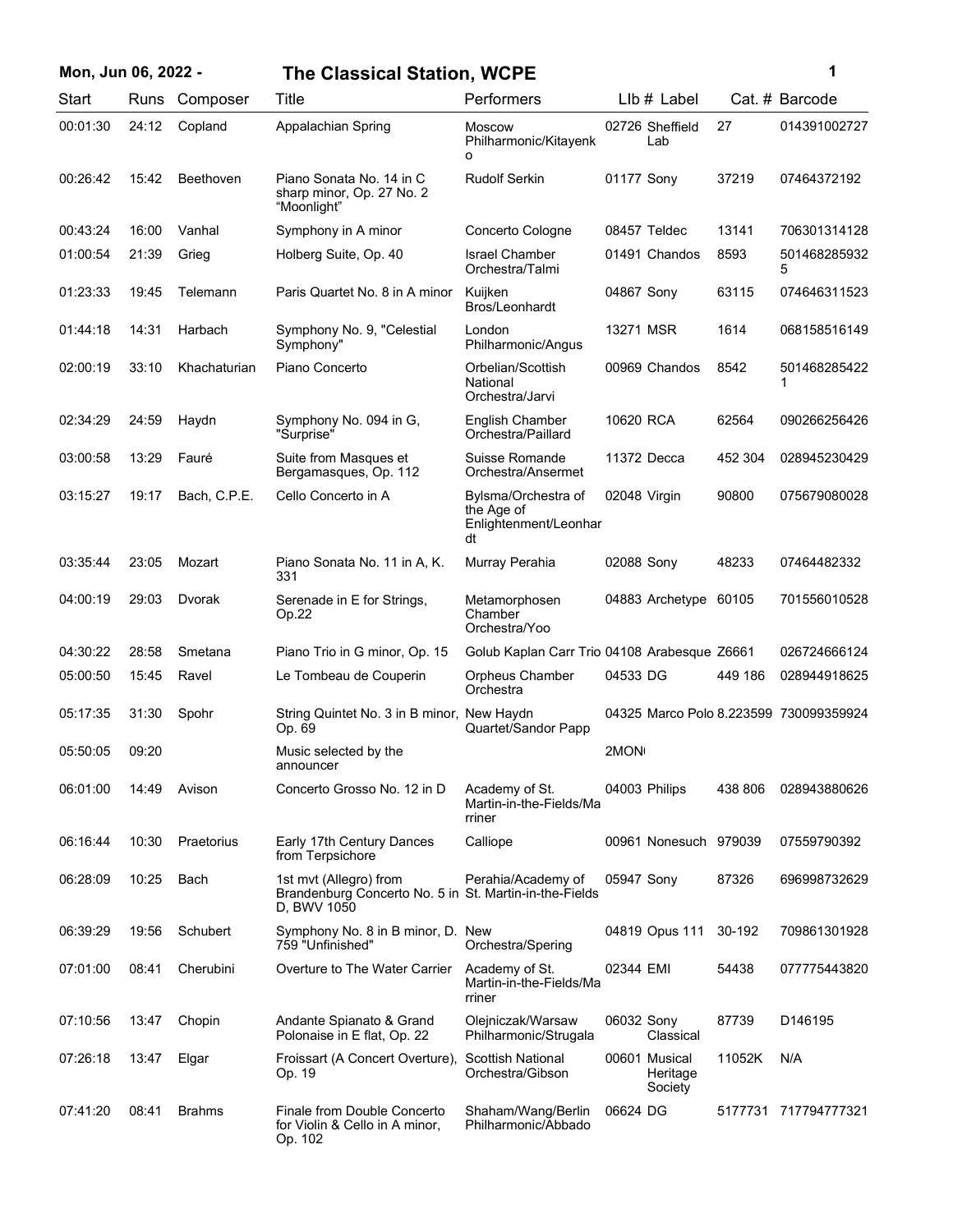| Mon, Jun 06, 2022 - |       |                              | <b>The Classical Station, WCPE</b>                                    |                                                                          |                                        |              | $\mathbf{2}$          |
|---------------------|-------|------------------------------|-----------------------------------------------------------------------|--------------------------------------------------------------------------|----------------------------------------|--------------|-----------------------|
| Start               | Runs  | Composer                     | Title                                                                 | Performers                                                               | LIb # Label                            |              | Cat. # Barcode        |
| 07:51:16            | 08:08 | Strauss Jr.                  | Overture to Die Fledermaus                                            | Philharmonia/Boughto 01637 Nimbus<br>n                                   |                                        | 5120         | 083603512026          |
| 08:00:59            | 08:11 | Tchaikovsky                  | Elegie from Serenade for<br>Strings in C, Op. 48                      | <b>Berlin</b><br>Philharmonic/Karajan                                    | 03847 DG                               | 449 515      | obscured              |
| 08:10:25            | 11:15 | Schumann                     | Fantasy Pieces, Op. 73                                                | Starker/Neriki                                                           | 02388 RCA                              | 60598        | 090266059829          |
| 08:22:55            | 05:45 | Martucci                     | Minuetto, Op. 57 No. 2                                                | Philharmonia/d'Avalos                                                    | 02330 ASV                              | 691          | 501197506912<br>6     |
| 08:30:40            | 07:49 | Copland                      | Buckaroo Holiday from Rodeo                                           | Detroit<br>Symphony/Slatkin                                              | 11438 Naxos                            |              | 8.559758 636943975824 |
| 08:39:44            | 04:42 | Grofé                        | Sunset from Grand Canyon<br>Suite                                     | Cincinnati Pops/Kunzel 00752 Telarc                                      |                                        | 80086        | 089408008627          |
| 08:45:41            | 07:30 | Mahler                       | 2nd mvt (Trio) from Symphony<br>No. 1 in D, "Titan"                   | Polish National Radio<br>Symphony/Halasz                                 | 05103 Naxos                            | 38           | 8.554337-636943433720 |
| 08:54:26            | 04:59 |                              | Music selected by the<br>announcer                                    |                                                                          | 2MON                                   |              |                       |
| 09:01:15            | 09:53 | Khachaturian                 | Adagio of Spartacus and<br>Phrygia (Love Theme) from<br>Spartacus     | London<br>Symphony/Black                                                 | 01968 London                           | 417 062      | 028941706225          |
| 09:12:23            | 20:32 | Lebrun                       | Oboe Concerto in G minor                                              | Mayer/Potsdam<br>Chamber Academy                                         | 12355 DG                               |              | 479 2942 028947929420 |
| 09:34:25            | 25:00 |                              | Ippolitov-Ivanov Caucasian Sketches No. 1, Op. Sydney<br>10           | Symphony/Gee                                                             | 00512 Hong Kong 8.220369 N/A           |              |                       |
| 10:01:15            | 19:51 | Schumann, C.                 | Sonata in G minor                                                     | Yoshiko Iwai                                                             | 06124 Naxos                            | 8.553501 n/a |                       |
| 10:22:36            | 36:48 | Saint-Saëns                  | Symphony No. 3 in C minor,<br>Op. 78 "Organ"                          | Chorzempa/Bern<br>Symphony/Maag                                          | 02328 MCA                              | 5933         | 076732593325          |
| 11:01:14            | 23:26 | Haydn                        | Symphony No. 049 in F minor,<br>"The Passion Symphony"                | Handel and Haydn<br>Society/Christophers                                 | 13265 Coro                             | 16168        | 828021616822          |
| 11:25:55            | 10:21 | Debussy                      | Prelude to the Afternoon of a<br>Faun                                 | Los Angeles<br>Philharmonic/Previn                                       | 04128 Philips                          | 446 484      | 028944648423          |
| 11:37:46            | 06:21 | Chevalier de<br>Saint-George | Ballet excerpts from L'amant<br>anonyme                               | Tafelmusik/Lamon                                                         | 06200 CBC                              | 5225         | 059582522523          |
| 11:45:22            | 13:49 | Dvorak                       | <b>Selections from Cypresses</b>                                      | Cypress String Quartet 11159 Avie                                        |                                        | 2275         | 822252227529          |
| 12:01:01            | 17:27 | <b>Boccherini</b>            | Guitar Quintet No. 6 in G                                             | Romero/Academy of<br>St. Martin-in-the-Fields<br><b>Chamber Ensemble</b> | 02619 Philips                          | 438 769      | 028943876926          |
| 12:19:43            | 04:37 | Beethoven                    | Adagio from Piano Sonata No.<br>1 in F minor, Op. 2 No 1              | Wilhelm Kempff                                                           | 04529 DG                               | 453 902      | 028945390222          |
| 12:25:35            | 10:58 | Bach, C.P.E.                 | Harp Sonata in G                                                      | Ursula Holliger                                                          | 03995 Philips                          | 442 592      | 028944259223          |
| 12:38:03            | 12:10 | Gade                         | Fantasy Pieces, Op. 43                                                | Lee/Gislinge                                                             | 13359 Musica<br>Solis                  | n/a          | 682500552915          |
| 12:51:28            | 07:57 |                              | Music selected by the<br>announcer                                    |                                                                          | 2MON                                   |              |                       |
| 13:01:15            | 33:10 | Rachmaninoff                 | Piano Concerto No. 2 in C<br>minor, Op. 18                            | Ortiz/Royal<br>Philharmonic/Atzmon                                       | 00497 London                           | 414 348      | 028941434821          |
| 13:35:55            | 04:37 | Tchaikovsky                  | Nocturne in D minor, Op. 19<br>No. 4                                  | Maisky/Paris<br>Orchestra/Bychkov                                        | 04277 DG                               | 435 781      | 028943578127          |
| 13:42:02            | 17:21 | Walton                       | Sinfonia concertante (1927<br>version)                                | Donohoe/English<br><b>Northern</b><br>Philharmonia/Daniel                | 05542 Naxos                            |              | 8.553869 730099486927 |
| 14:01:13            | 19:30 | Bruch                        | Concerto in E minor for Clarinet Meyer/Causse/Lyon<br>& Viola, Op. 88 | Opera<br>Orchestra/Nagano                                                | 09644 Erato                            | 45483        | 022924548321          |
| 14:21:58            | 13:04 | Duff                         | Echoes of Georgian Dublin                                             | <b>RTE</b><br>Sinfonietta/O'Duinn                                        | 03211 Marco Polo 8.223804 730099380423 |              |                       |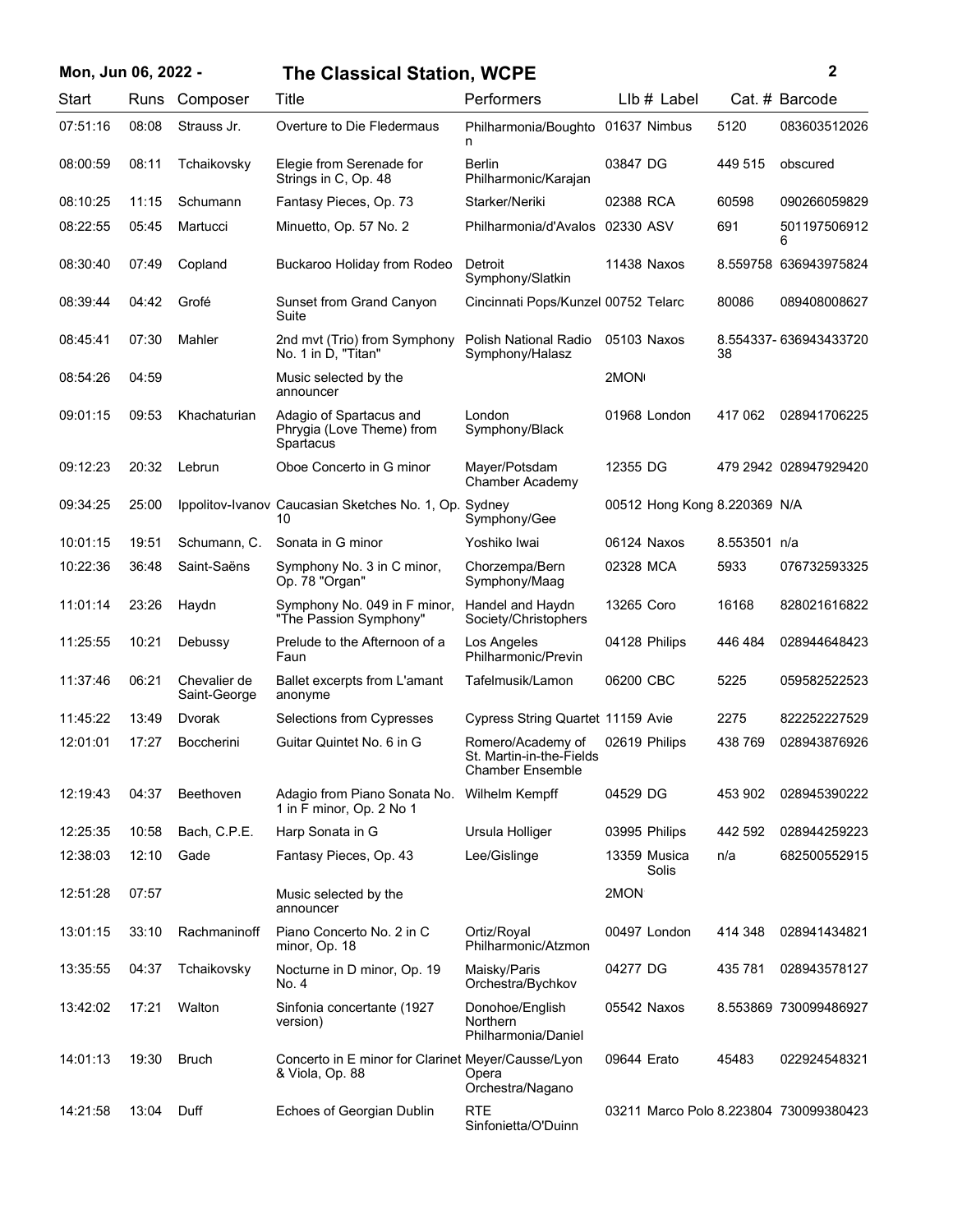## **Mon, Jun 06, 2022 - 3 The Classical Station, WCPE**

| ٦ |   |  |
|---|---|--|
|   |   |  |
|   |   |  |
|   |   |  |
|   | I |  |

| Start    | Runs  | Composer       | Title                                                                                                   | Performers                                 | LIb # Label                          |              | Cat. # Barcode        |
|----------|-------|----------------|---------------------------------------------------------------------------------------------------------|--------------------------------------------|--------------------------------------|--------------|-----------------------|
| 14:36:32 | 22:53 | Mozart         | Quintet in E flat for Piano &<br>Winds, K. 452                                                          | Dennis Brain Wind<br>Ensemble              | 00156 EMI                            | 56231        | 724355623126          |
| 15:01:15 | 12:19 | Khachaturian   | Selections from Gayne                                                                                   | Scottish National<br>Orchestra/Jarvi       | 00969 Chandos                        | 8542         | 501468285422<br>1     |
| 15:15:04 | 25:31 | Korngold       | Violin Concerto in D, Op. 35                                                                            | Mathé/Dallas<br>Symphony/Litton            | 03427 Dorian                         | 90216        | 053479021625          |
| 15:41:50 | 17:32 | Ravel          | Rapsodie espagnole                                                                                      | Vienna<br>Philharmonic/Maazel              | 04578 RCA                            | 68600        | 090266860029          |
| 16:00:37 | 06:06 | <b>Brahms</b>  | 3rd mvt (Allegro giocoso) from<br>Symphony No. 4 in E minor,<br>Op.98                                   | Scottish Chamber<br>Orchestra/Mackerras    | 04722 Telarc                         | 80450        | 089408045028          |
| 16:07:38 | 11:32 | Cimarosa       | Oboe Concerto in C minor                                                                                | Camden/City of<br>London Sinfonia/Ward     | 05136 Naxos                          | 8.553991 N/A |                       |
| 16:20:05 | 07:45 | Chopin         | Finale (Allegro vivace) from<br>Piano Concerto No. 2 in F<br>minor, Op. 21                              | Perahia/Israel<br>Phil/Mehta               | 04910 Sony                           | 63380        | 07464633802           |
| 16:28:45 | 07:21 | <b>Borodin</b> | In the Steppes of Central Asia                                                                          | New York<br>Philharmonic/Bernstein         | 03733 Sony                           | 62406        | 074646240625          |
| 16:37:21 | 08:08 | Haydn          | 1st mvt (Vivace) from<br>Symphony No. 077 in B flat                                                     | Hanover<br>Band/Goodman                    | 04334 Hyperion                       | 66525        | 034571165257          |
| 16:46:24 | 13:04 | Alfven         | Swedish Rhapsody No. 1, Op.<br>19 "Midsummer Vigil"                                                     | Swedish Radio<br>Symphony/Salonen          | 02162 Sony                           | 46668        | 07464466682           |
| 17:00:43 | 10:29 | Marais         | The Labyrinth from Suite to<br><b>Suit Strange Tastes</b>                                               | Continuo Group<br><b>Battalia</b>          | 04906 Marquis                        | 81207        | 774718120724          |
| 17:12:07 | 05:08 | Handel         | Overture in D minor (from<br>Chandos Anthem No. 2)                                                      | Scottish National<br>Orchestra/Gibson      | 00601 Musical<br>Heritage<br>Society | 11052K       | N/A                   |
| 17:18:10 | 09:37 | Schumann       | Variations on a Theme of Clara Nikolai Demidenko<br>Wieck from Grand Sonata No.<br>3 in F minor, Op. 14 |                                            | 02670 Hyperion                       | 66781/2      | 034571167817          |
| 17:29:02 | 08:12 | Strauss Jr.    | The Wings of the Phoenix<br>(waltz), Op. 125                                                            | Vienna<br>Philharmonic/Maazel              | 03940 RCA Victor 68421               |              | 090266842124          |
| 17:38:09 | 04:42 | Bach           | Finale (Allegro) from Flute<br>Sonata in E flat, BWV 1031                                               | Galway/Moll/Cunningh 03361 RCA<br>am       |                                      | 62555        | 090266255528          |
| 17:43:46 | 05:51 | Liszt          | Petrarch Sonnet No. 104                                                                                 | <b>Nelson Freire</b>                       | 10014 Decca                          |              | 478 2728 028947827283 |
| 17:50:32 | 08:34 | Debussy        | Rhapsody No. 1 for Clarinet &<br>Orchestra                                                              | de Peyer/New<br>Philharmonia/Boulez        | 03714 Sony                           | 68237        | 074646823721          |
| 18:00:21 | 06:53 | Beethoven      | 1st mvt (Allegro con brio) from<br>Piano Sonata No. 11 in B flat,<br>Op. 22                             | Maurizio Pollini                           | 04989 DG                             | 435 472      | 028943547222          |
| 18:08:09 | 06:54 | Hummel         | 1st mvt (Allegro moderato)<br>from Clarinet Quartet in E flat                                           | Neidich/L'Archibudelli                     | 02916 Sony                           | 57968        | 074645796826          |
| 18:15:58 | 09:56 | Berlioz        | 5th mvt (Dream of a Witches'<br>Sabbath) from Symphonie<br>Fantastique, Op. 14                          | <b>Berlin</b><br>Philharmonic/Rattle       | 13098 Warner<br>Classics             | 7332         | 82564648 825646487332 |
| 18:27:09 | 12:58 | Veracini       | Overture No. 3 in B flat                                                                                | Musica Antiqua<br>Cologne/Goebel           | 03357 Archiv                         | 439 937      | 028943993722          |
| 18:41:02 | 11:15 | Tchaikovsky    | Pas de deux from Act I, Swan<br>Lake, Op. 20                                                            | Boston<br>Symphony/Ozawa                   | 00500 DG                             | 415 367      | 028941536723          |
| 18:53:12 | 06:13 |                | Music selected by the<br>announcer                                                                      |                                            | 2MON                                 |              |                       |
| 19:01:15 | 58:25 |                | My Life In Music                                                                                        | <b>Terry Mizesko</b>                       |                                      |              |                       |
| 20:01:30 | 31:03 | Price          | Symphony No. 3 in C minor                                                                               | Philadelphia<br>Orchestra/Nezet-Segui<br>n | Downk Deutsche<br>Grammaph<br>on     | n/a          | n/a                   |